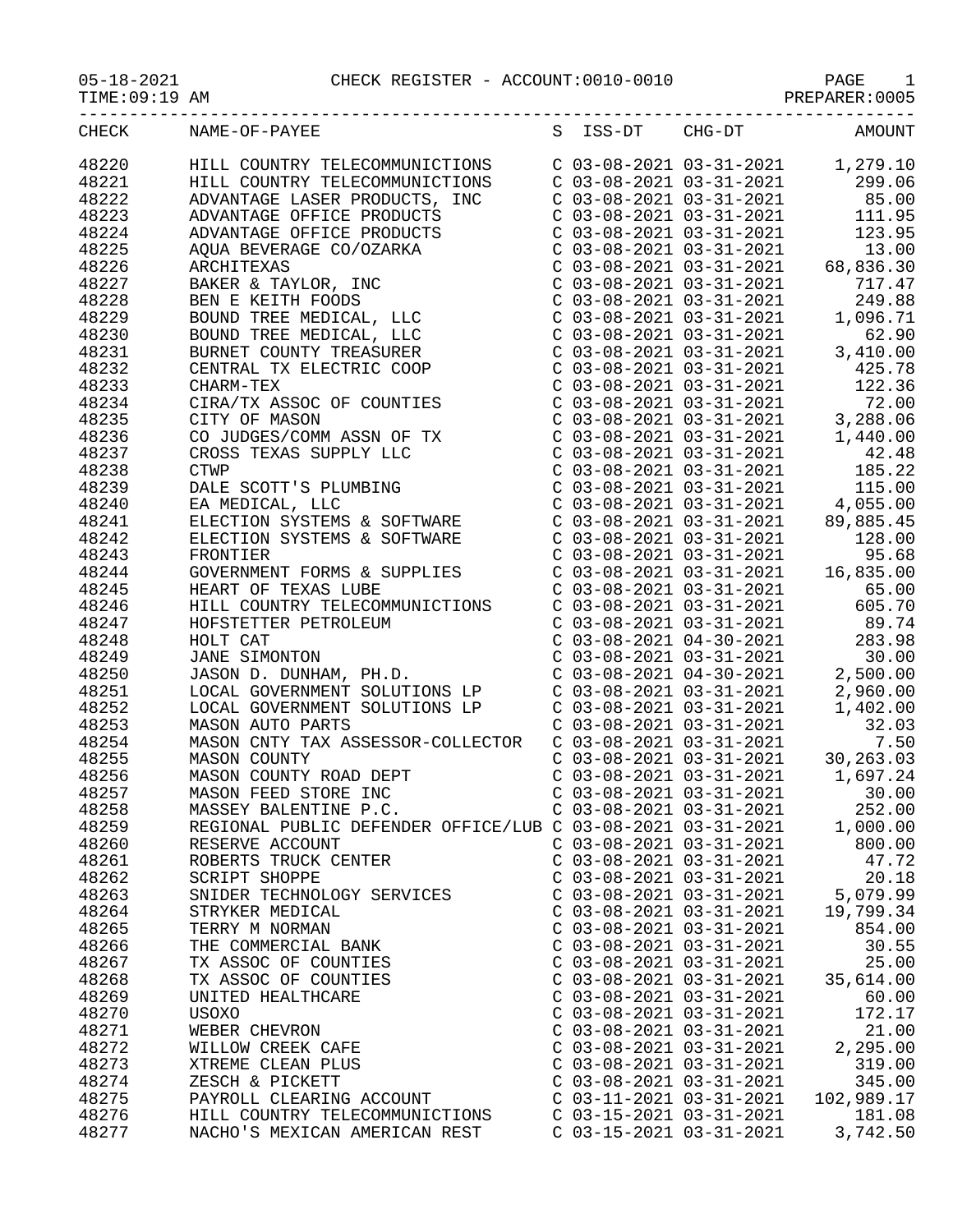05-18-2021 CHECK REGISTER - ACCOUNT:0010-0010 PAGE 2

PREPARER:0005

| TIME COVER HAM |                                                                                                                                                                                                                                                  |                                                    | FILBFAILBIL . OOOJ                                                                                                                                                           |
|----------------|--------------------------------------------------------------------------------------------------------------------------------------------------------------------------------------------------------------------------------------------------|----------------------------------------------------|------------------------------------------------------------------------------------------------------------------------------------------------------------------------------|
|                | CHECK NAME-OF-PAYEE                                                                                                                                                                                                                              |                                                    | S ISS-DT CHG-DT AMOUNT                                                                                                                                                       |
| 48278          | SPECIALIZED BILLING & COLLECTION SY C 03-15-2021 04-30-2021 1,448.00<br>MASON COUNTY E-FILE<br>C 03-15-2021 03-31-2021 80.00<br>C 03-17-2021 04-30-2021 55.00                                                                                    |                                                    |                                                                                                                                                                              |
| 48279          |                                                                                                                                                                                                                                                  |                                                    |                                                                                                                                                                              |
| 48280          |                                                                                                                                                                                                                                                  |                                                    |                                                                                                                                                                              |
| 48281          |                                                                                                                                                                                                                                                  |                                                    |                                                                                                                                                                              |
| 48282          |                                                                                                                                                                                                                                                  |                                                    |                                                                                                                                                                              |
| 48283          |                                                                                                                                                                                                                                                  |                                                    |                                                                                                                                                                              |
| 48284          |                                                                                                                                                                                                                                                  |                                                    |                                                                                                                                                                              |
| 48285          | ADVANTAGE OFFICE PRODUCTS<br>ADVANTAGE OFFICE PRODUCTS<br>ADVANTAGE OFFICE PRODUCTS<br>AMERICAN SALES & SERVICE INC<br>C 03-22-2021 03-31-2021<br>C 03-22-2021 03-31-2021<br>236.00<br>APPLIED CONCEPTS, INC<br>C 03-22-2021 03-31-2021<br>180.5 |                                                    |                                                                                                                                                                              |
| 48286          |                                                                                                                                                                                                                                                  |                                                    |                                                                                                                                                                              |
| 48287          |                                                                                                                                                                                                                                                  |                                                    |                                                                                                                                                                              |
| 48288          |                                                                                                                                                                                                                                                  |                                                    |                                                                                                                                                                              |
| 48289          |                                                                                                                                                                                                                                                  |                                                    |                                                                                                                                                                              |
| 48290          |                                                                                                                                                                                                                                                  |                                                    |                                                                                                                                                                              |
| 48291          | APPLIED CONCEPTS, INC<br>AQUA BEVERAGE CO/OZARKA<br>BAKER & TAYLOR, INC<br>BAKER & TAYLOR, INC<br>BEVERAGE CO/OZARKA<br>BAKER & TAYLOR, INC<br>CO3-22-2021 03-31-2021<br>CO3-22-2021 03-31-2021<br>CO3-22-2021 03-31-2021<br>BOUND TREE          | C 03-22-2021 03-31-2021<br>C 03-22-2021 04-30-2021 |                                                                                                                                                                              |
| 48292          | C 03-22-2021 04-30-2021<br>CONCHO VALLEY COUNCIL OF GOV C 03-22-2021 03-31-2021                                                                                                                                                                  |                                                    | 2,331.38                                                                                                                                                                     |
| 48293          | CROSS TEXAS SUPPLY LLC                                                                                                                                                                                                                           | $C$ 03-22-2021 03-31-2021                          | 81.25                                                                                                                                                                        |
| 48294          | DOUGLAS W FERGUSON DBA                                                                                                                                                                                                                           | $C$ 03-22-2021 03-31-2021                          | 7,000.00                                                                                                                                                                     |
| 48295          | ELM USA                                                                                                                                                                                                                                          |                                                    |                                                                                                                                                                              |
| 48296          |                                                                                                                                                                                                                                                  |                                                    |                                                                                                                                                                              |
| 48297          |                                                                                                                                                                                                                                                  |                                                    | $\begin{array}{cccc} \text{C} & 03-22-2021 & 03-31-2021 & 25.00 \\ \text{C} & 03-22-2021 & 03-31-2021 & 82.65 \\ \text{C} & 03-22-2021 & 03-31-2021 & 1,305.90 \end{array}$  |
| 48298          | ELM USA<br>GLASS DOCTOR OF CENTRAL TEXAS<br>GOVERNMENT FORMS & SUPPLIES<br>HAL A ROSE                                                                                                                                                            |                                                    | $C$ 03-22-2021 03-31-2021 932.00                                                                                                                                             |
| 48299          |                                                                                                                                                                                                                                                  | $C$ 03-22-2021 03-31-2021                          | 370.00                                                                                                                                                                       |
| 48300          |                                                                                                                                                                                                                                                  |                                                    |                                                                                                                                                                              |
| 48301          | HAL A ROSE<br>HOFSTETTER PETROLEUM<br>KELLEY LANCASTER<br>LOWE'S PAY AND SAVE INC<br>LUCIO MORA<br>MARY SCHOLIBO<br>MASON AUTO PARTS                                                                                                             |                                                    | $\begin{array}{cccc} \text{C} & 03-22-2021 & 03-31-2021 & 10.82 \\ \text{C} & 03-22-2021 & 03-31-2021 & 439.28 \\ \text{C} & 03-22-2021 & 03-31-2021 & 1,425.00 \end{array}$ |
| 48302          |                                                                                                                                                                                                                                                  |                                                    |                                                                                                                                                                              |
| 48303          |                                                                                                                                                                                                                                                  |                                                    | $C_{0.3}$ - 22 - 2021 04 - 30 - 2021 210.00                                                                                                                                  |
| 48304          |                                                                                                                                                                                                                                                  | $C$ 03-22-2021 03-31-2021                          | 16.56                                                                                                                                                                        |
| 48305          |                                                                                                                                                                                                                                                  |                                                    |                                                                                                                                                                              |
| 48306          | MASON CENTRAL APPRAISAL DIST<br>MASON CNTY TAX ASSESSOR-COLLECTOR C 03-22-2021 04-30-2021 37,284.65<br>MASON COMMUNITY GAS, SERVICE & SUPP C 03-22-2021 04-30-2021 2,555.60<br>MASON COUNTY C 03-22-2021 04-30-2021 2,555.60<br>MASON            |                                                    |                                                                                                                                                                              |
| 48307          |                                                                                                                                                                                                                                                  |                                                    |                                                                                                                                                                              |
| 48308          |                                                                                                                                                                                                                                                  |                                                    |                                                                                                                                                                              |
| 48309          | MCCREARY VESELKA BRAGG & ALLEN C 03-22-2021 03-31-2021 503.70                                                                                                                                                                                    |                                                    |                                                                                                                                                                              |
| 48310          | QUILL CORPORATION                                                                                                                                                                                                                                |                                                    | $C$ 03-22-2021 04-30-2021 51.26                                                                                                                                              |
| 48311          |                                                                                                                                                                                                                                                  |                                                    |                                                                                                                                                                              |
| 48312          |                                                                                                                                                                                                                                                  |                                                    |                                                                                                                                                                              |
| 48313          |                                                                                                                                                                                                                                                  |                                                    |                                                                                                                                                                              |
| 48314          |                                                                                                                                                                                                                                                  |                                                    | C $03-22-2021$ $03-31-2021$ 550.00                                                                                                                                           |
| 48315          | SNIDER TECHNOLOGY SERVICES<br>STROEHER & SON INC<br>STROEHER & SON, INC.                                                                                                                                                                         | C 03-22-2021 03-31-2021                            | 5,927.13                                                                                                                                                                     |
| 48316          | TERRACON                                                                                                                                                                                                                                         | $C$ 03-22-2021 03-31-2021                          | 1,811.25                                                                                                                                                                     |
| 48317          | TEXAS COMMUNICATIONS                                                                                                                                                                                                                             | $C$ 03-22-2021 03-31-2021                          | 11,659.74                                                                                                                                                                    |
| 48318          | TIFCO INDUSTRIES                                                                                                                                                                                                                                 | $C$ 03-22-2021 03-31-2021                          | 120.89                                                                                                                                                                       |
| 48319          | TX ASSOC OF COUNTIES                                                                                                                                                                                                                             | C 03-22-2021 03-31-2021                            | 125.00                                                                                                                                                                       |
| 48320          | USOXO                                                                                                                                                                                                                                            | $C$ 03-22-2021 04-30-2021                          | 156.96                                                                                                                                                                       |
| 48321          | WEST CENTRAL WIRELESS                                                                                                                                                                                                                            | $C$ 03-22-2021 03-31-2021                          | 380.74                                                                                                                                                                       |
| 48322          | XEROX CORPORATION                                                                                                                                                                                                                                | $C$ 03-22-2021 03-31-2021                          | 477.99                                                                                                                                                                       |
| 48323          | ZESCH & PICKETT                                                                                                                                                                                                                                  | $C$ 03-22-2021 03-31-2021                          | 350.00                                                                                                                                                                       |
| 48324          | MASON COUNTY SHERIFF                                                                                                                                                                                                                             | $C$ 03-24-2021 03-31-2021                          | 2,420.13                                                                                                                                                                     |
| 48325          | PAYROLL CLEARING ACCOUNT                                                                                                                                                                                                                         | $C$ 03-29-2021 03-31-2021                          | 138, 185. 58                                                                                                                                                                 |
| 48326          | CAPITAL ONE BANK (USA) N.A.                                                                                                                                                                                                                      | $C$ 03-31-2021 04-30-2021                          | 5,519.84                                                                                                                                                                     |
| 48327          | VALERO TITLE INC                                                                                                                                                                                                                                 | $C$ 03-31-2021 04-30-2021                          | 20.00                                                                                                                                                                        |